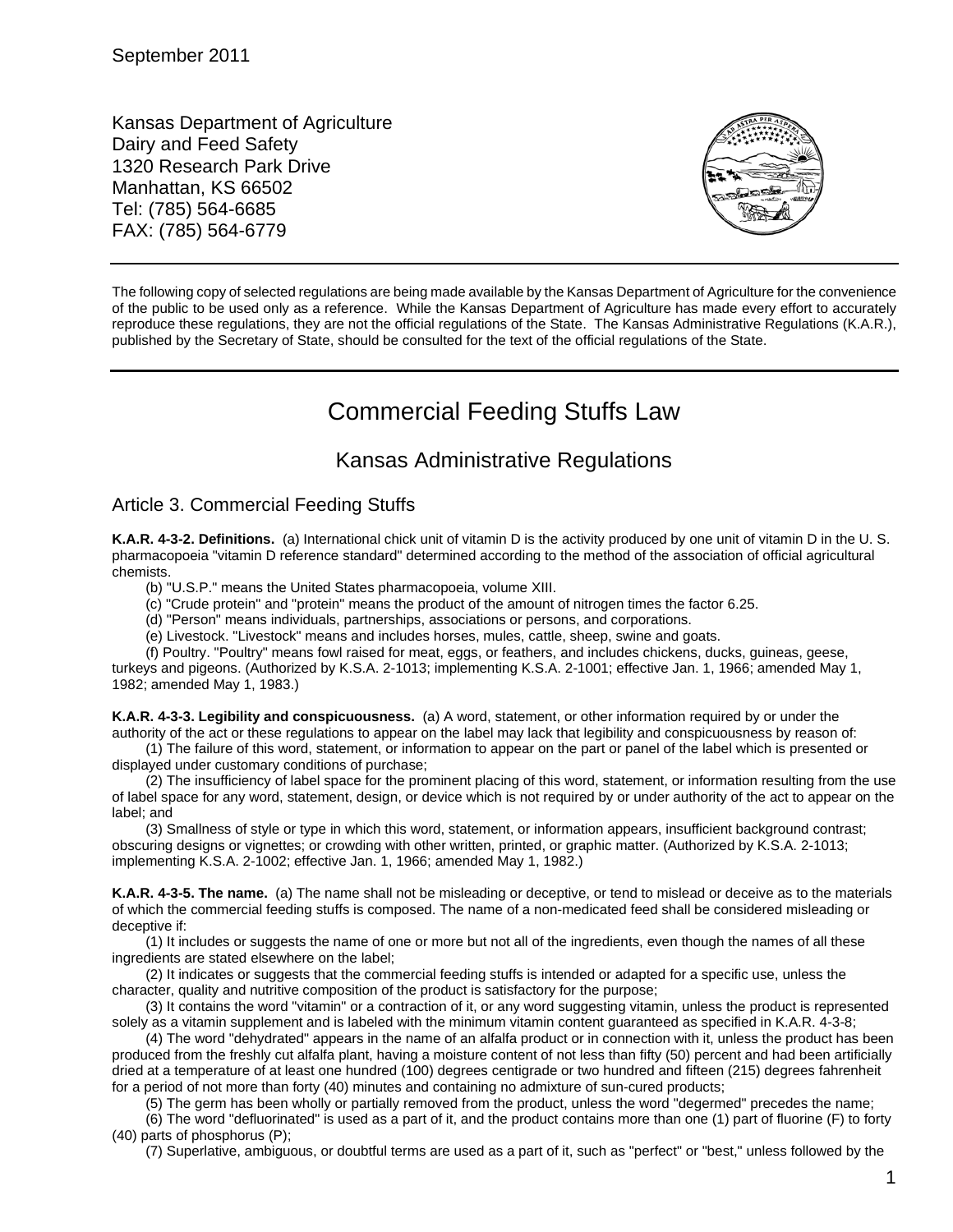word "brand"; and

(8) The word "iodized" is used as a part of it unless the product contains more than .007% iodine (I), uniformly distributed. (Authorized by K.S.A. 2-1013; implementing K.S.A. 2-1002; effective Jan. 1, 1966; amended May 1, 1982.)

**K.A.R. 4-3-6. Name and address of manufacturer.** An unqualified name and address given on the label shall mean the name and address of the manufacturer. If the registrant's name appears on the label and the registrant is not the manufacturer, or if the name of the person for whom manufactured appears on the label, it shall be qualified by appropriate wording such as "packed for . . .," "distributed by . . .," or "sold by . . .," to show that the name is not that of the manufacturer. When a person manufactures commercial feeding stuffs in two (2) or more places or in a place different from the manufacturer's principal office, the actual place of manufacture of each package need not be stated on the label except when the failure to name it may be misleading to the public. (Authorized by K.S.A. 2-1013; implementing K.S.A. 2-1002; effective Jan. 1, 1966; amended May 1, 1982.)

**K.A.R. 4-3-7. Ingredient statement.** (a) The specific name of each ingredient or collective term or terms shall be shown on the label. When a collective term or terms for a group of ingredients is used on the label, individual ingredients within the group shall not be listed on the label. The manufacturer shall provide upon request a listing of individual ingredients within a defined group. The specific name or collective term or terms shall be those products for which a definition or standard has been adopted. If the ingredient is a product that has not been defined, the name shall be descriptive and as approved by the secretary.

(b) If screenings are used as an ingredient, the source and condition shall be indicated.

(c) A statement of quality or grade of an ingredient shall not appear on the ingredient statement.

(d) A statement of vitamin content of an ingredient shall not appear in the ingredient statement, or any other part of the label, unless this statement is a guarantee of minimum vitamin content of the entire product given in terms as specified in K.A.R. 4-3-8.

(e) Statements or words explaining or qualifying the name of an ingredient shall not be used. (Authorized by K.S.A. 2- 1013; implementing K.S.A. 2-1002; effective Jan. 1, 1966; amended Jan. 1, 1972; amended May 1, 1982.)

**K.A.R. 4-3-8. Vitamin products, carriers and preparations.** Vitamin products, carriers and preparations shall be labeled to show information or guaranties as to vitamin content in milligrams per pound, except that vitamin A shall be stated in United States pharmacopoeia (U.S.P.) units per pound, vitamin D in products offered for poultry feeding in international chick units per pound, vitamin D for other uses in U.S.P. units per pound. (Authorized by K.S.A. 2-1002; effective Jan. 1, 1966.)

**K.A.R. 4-3-9. Feeds containing drug ingredients.** Commercial feeding stuffs containing drug ingredients intended or represented for the cure, mitigation, treatment or prevention of any disease or ailment of livestock and/or poultry, and substances other than feeds intended to affect the structure or any function of the body of livestock and/or poultry, shall be labeled to show, in addition to the other information required by the act:

(a) The name of each therapeutically active ingredient or agent stated as such and listed separately from other ingredients.

(b) Adequate directions for use.

(c) Adequate warnings against use under those conditions in which its use may be dangerous to health:

*Provided, however,* That the terms "drug" and "substance" as used herein do not apply to vitamin, mineral, or other materials used solely for nutritional purposes, and not present in therapeutic amounts. (Authorized by K.S.A. 2-1002; effective Jan. 1, 1966.)

**K.A.R. 4-3-10. Urea.** Urea and ammonium salts of carbonic and phosphoric acids are acceptable ingredients in proprietary cattle, sheep and goat feeds only; that these materials shall be considered adulterants in proprietary feeds for other animals and birds; and that the following statement of guaranty of crude protein for feeds containing these materials be used:

Crude Protein, not less than \_\_\_\_\_\_\_\_ percent. (This includes not more than \_\_\_\_\_\_\_\_ percent equivalent protein from nonprotein nitrogen.)

If feed contains more than three percent of urea, or if the equivalent protein contributed by urea exceeds ⅓ of the total crude protein, the label shall bear a statement of proper usage, and the following statement in type of such conspicuousness as to render it likely to be read and understood by ordinary individuals under customary conditions of purchase and use:

WARNING: This feed should be used only in accordance with directions furnished on the label.

(Authorized by K.S.A. 2-1002; effective Jan. 1, 1966.)

**K.A.R. 4-3-11. Registration.** (a) After a commercial feeding stuffs is registered under the act, no further registration is required by persons selling the product, provided it remains in the registrant's properly labeled, original unbroken, immediate container.

- (b) Registration shall be effective on the date the registration is issued.
- (c) The secretary may refuse registration if:
- (1) The name, brand or trademark is misleading or deceptive or may tend to mislead or deceive as to the materials of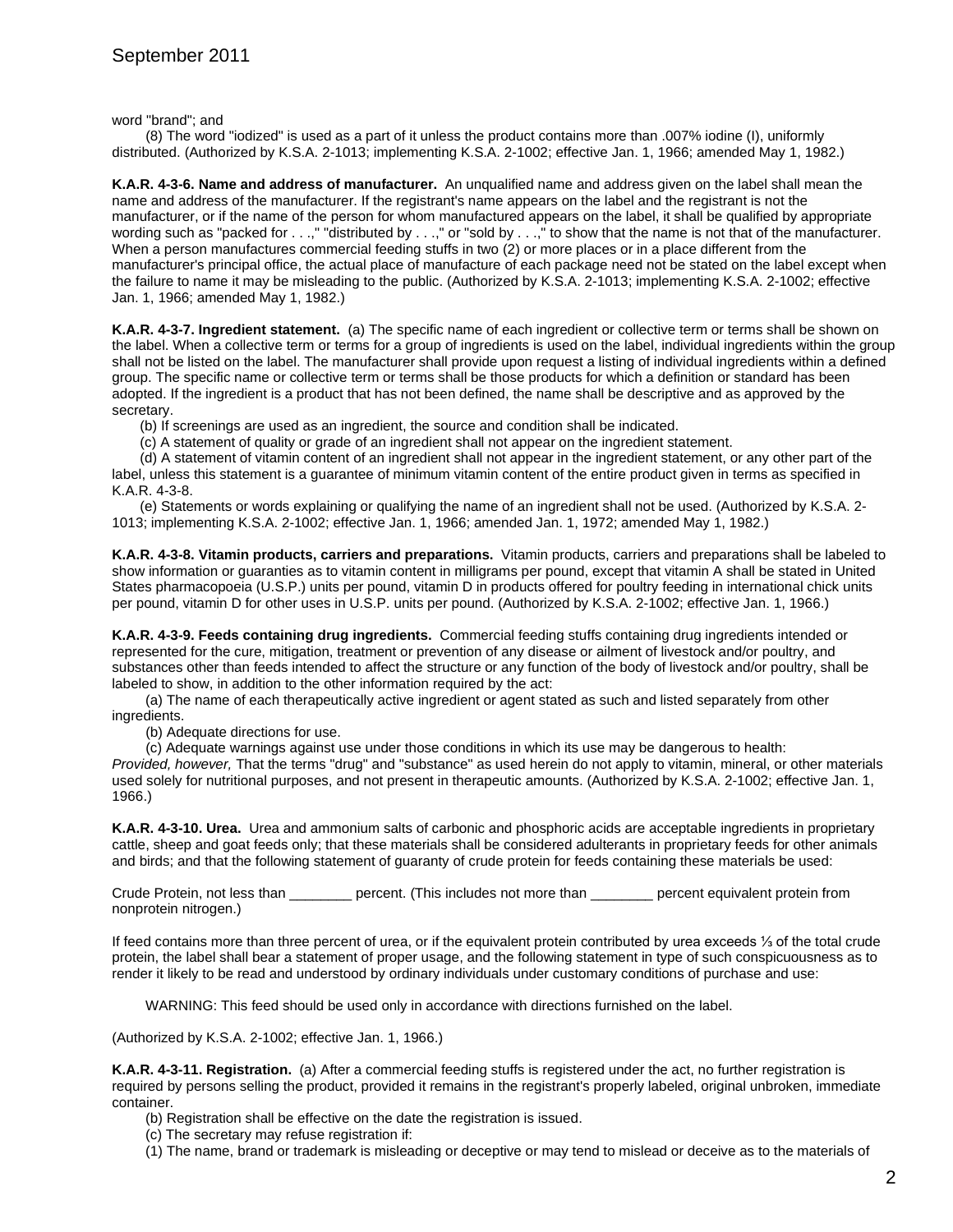which the product is composed;

(2) The person already has a product registered under the same name; or

(3) The copy of label does not show the information as required by the act and these regulations or fails to conform to any of the requirements of the act. (Authorized by K.S.A. 2-1013; implementing K.S.A. 2-1003; effective Jan. 1, 1966; amended May 1, 1982.)

**K.A.R. 4-3-12. Permit system.** (a) The permit holder shall keep the records of sales available for inspection for a period of three years.

(b) The secretary may cancel the permit if:

(1) The holder fails to report and pay the inspection fee within thirty days after due and payable;

(2) Refuses to permit the secretary or his duly authorized representative to examine the records; or

(3) Makes a false report of tonnage of feeding stuffs sold on which the inspection fee was due. (Authorized by K.S.A. 2- 1013; implementing K.S.A. 2-1004; effective Jan. 1, 1966; amended Jan. 1, 1972; amended Feb. 15, 1977; amended May 1, 1982.)

**K.A.R. 4-3-13. Hearing.** (a) The notice of hearing as specified in K.S.A. 2-1010, shall be in writing, and mailed first class to the record address of the manufacturer or dealer. The person so notified shall be given an opportunity to present his views in writing or by representative.

(b) Upon request reasonably made, by the person to whom a notice appointing a time and place for the hearing as provided by K.S.A. 2-1010, has been given, or by his representative, such time and place, or both such time and place, may be changed if the request states reasonable grounds therefor. Such request shall be received by the secretary, or his agent who issued the notice.

(c) No notice of hearing shall be required prior to the seizure of any commercial feeding stuffs. (Authorized by K.S.A. 2- 1013; effective Jan. 1, 1966.)

**K.A.R. 4-3-14. Artificial color.** Artificial colors shall be considered an adulterant in a commercial feeding stuffs whereby its use would tend to enhance the natural color or conceal inferiority. Dyes certified for use under the federal food, drug and cosmetic act may be used to indicate the distribution of a valuable ingredient or ingredients, or to increase or aid in proper intake of a feeding stuffs. (Authorized by K.S.A. 2-1013; effective Jan. 1, 1966.)

**K.A.R. 4-3-15. Name of unmixed by-product feeds containing screenings or scourings.** Unmixed by-product feeds, to which either screenings or scourings or both have been added, shall be labeled to clearly indicate this fact in the name. The word "screenings" or "scourings" together with the kind of screenings or scourings shall appear as a part of the name and shall be printed in the same size and face of type as the remainder of the name. (Authorized by K.S.A. 2-1013; implementing K.S.A. 2-1002; effective Jan. 1, 1966; amended May 1, 1982.)

**K.A.R. 4-3-47. Adoption by reference.** (a) The following portions of the "2010 official publication" copyrighted in 2010 by the association of American feed control officials incorporated are hereby adopted by reference and shall apply to commercial feeding stuffs in this state:

(1) Regulations 1 through 13 of the "AAFCO model good manufacturing practice regulations for feed and feed ingredients" on pages 128 through 132, with the following changes:

(A)(i) In the first sentence of regulation 1, "section 3 of the model bill" shall be replaced with "K.S.A. 2-1001, and amendments thereto"; and

(ii) in the definition of "adulteration" in regulation 1, "section 7(a) of the model bill" shall be replaced with "K.S.A. 65-664, and amendments thereto"; and

(B) in the second sentence of regulation 11(b), the blank line following "agents of the" shall be replaced with "Kansas department of agriculture";

(2) the text titled "official feed terms" on pages 314 through 323; and

(3) the text titled "official names and definitions of feed ingredients as established by the association of American feed control officials" on pages 324 through 415.

(b)Copies of the material adopted by reference in this regulation may be obtained from the office of the agricultural commodity assurance program, Kansas department of agriculture, Topeka, Kansas. (Authorized by K.S.A. 2-1011 and K.S.A. 2009 Supp. 2-1013; implementing K.S.A. 2009 Supp. 2-1002 and K.S.A. 2009 Supp. 2-1013; effective May 1, 1981; amended May 1, 1982; amended May 1, 1984; amended May 1, 1988; amended Oct. 21, 1991; amended Dec. 12, 1994; amended June 15, 2001; amended Jan. 18, 2008; amended, T-4-1-5-11, Jan. 5, 2011; amended April 29, 2011.)

**K.A.R. 4-3-49. Good manufacturing practices; adoption by reference.** (a) Except for those portions excluded by this subsection, 21 CFR Parts 225 and 226, as revised on April 1, 2010, are hereby adopted by reference and shall apply to good manufacturing practices for the production of commercial feeding stuffs in Kansas:

(1) Subpart (c) of section 225.1 is not adopted by reference.

(2) In section 225.115(b)(2), the following language shall be deleted: ", under §510.301 of this chapter."

(3) Subpart (b) of section 226.1 is not adopted by reference.

(b) Copies of the regulations, or pertinent portions of the regulations, shall be available from the office of the agricultural commodity assurance program, Kansas department of agriculture, Topeka, Kansas. (Authorized by and implementing K.S.A. 2010 Supp. 2-1013; effective, T-88-46, Nov. 10, 1987; effective May 1, 1988; amended Oct. 21, 1991; amended Dec. 12,